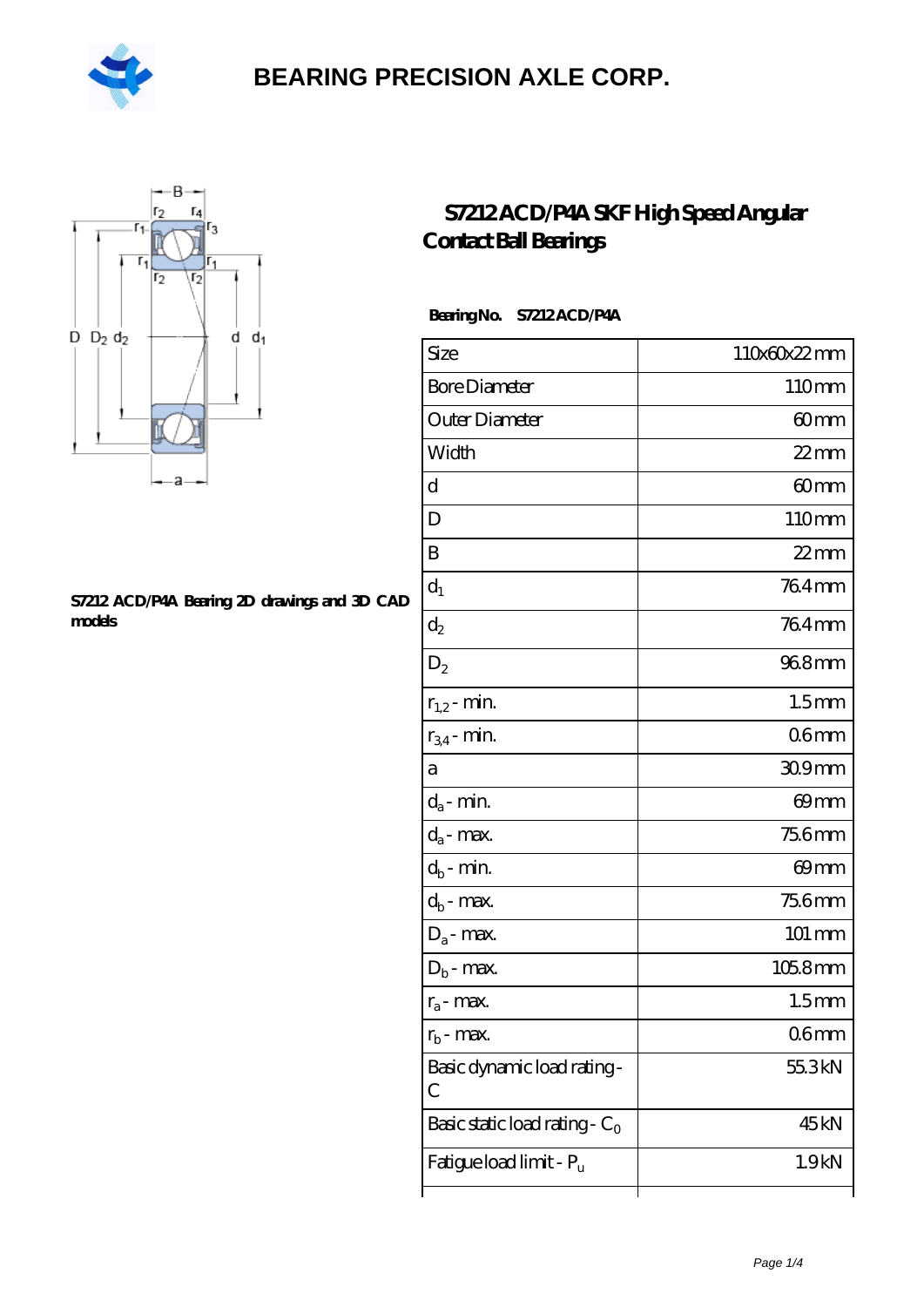

| Limiting speed for grease<br>lubrication | 11000r/min   |
|------------------------------------------|--------------|
| Ball - $D_w$                             | 14288mm      |
| $Ball - z$                               | 16           |
| Calculation factor - e                   | 068          |
| Calculation factor - $Y_2$               | 0.87         |
| Calculation factor - $Y_0$               | 038          |
| Calculation factor - $X_2$               | 0.41         |
| Calculation factor - $Y_1$               | 092          |
| Calculation factor - $Y_2$               | 1.41         |
| Calculation factor - $Y_0$               | 0.76         |
| Calculation factor - $X_2$               | 067          |
| Preload class $A - G_A$                  | 350N         |
| Preload class $B - G_B$                  | 700N         |
| Preload class $C - G_C$                  | 1400N        |
| Preload class $D - G_D$                  | 2800N        |
| Calculation factor - f                   | 1.07         |
| Calculation factor - $f_1$               | 099          |
| Calculation factor - f <sub>2A</sub>     | 1            |
| Calculation factor - $f_{2B}$            | 1.01         |
| Calculation factor - $f_{\chi}$          | 1.02         |
| Calculation factor - $f_{2D}$            | 1.05         |
| Calculation factor - $f_{HC}$            | 1            |
| Preload class A                          | 182N/micron  |
| Preload class B                          | 238N/micron  |
| Preload class C                          | 315N/micron  |
| Preload class D                          | 424 N/micron |
| $d_1$                                    | 764mm        |
| $d_2$                                    | 764mm        |
| $D_2$                                    | 968mm        |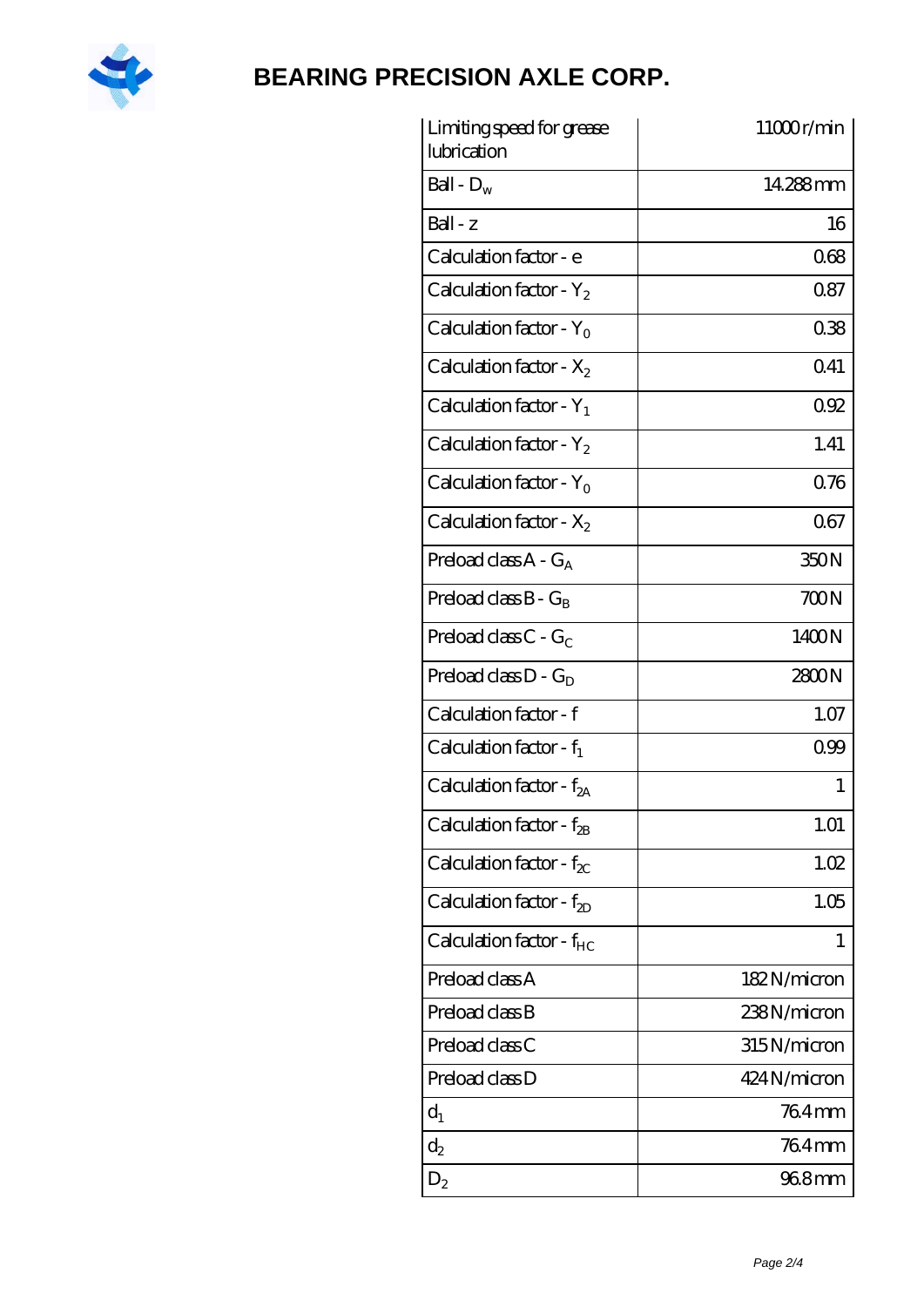

| $r_{1,2}$ min.                                                | 1.5 <sub>mm</sub> |
|---------------------------------------------------------------|-------------------|
| $r_{34}$ min.                                                 | 06 <sub>mm</sub>  |
| $d_a$ min.                                                    | $69$ mm           |
| $d_a$ max.                                                    | 75.6mm            |
| $d_b$ min.                                                    | 69 <sub>mm</sub>  |
| $d_h$ max.                                                    | <b>75.6mm</b>     |
| $D_a$ max.                                                    | 101 mm            |
| $D_{\rm b}$ max.                                              | $1058$ mm         |
| $r_a$ max.                                                    | 1.5 <sub>mm</sub> |
| $rb$ max.                                                     | 06 <sub>mm</sub>  |
| Basic dynamic load rating C                                   | 55.3kN            |
| Basic static load rating $C_0$                                | 45 <sub>kN</sub>  |
| Fatigue load limit $P_u$                                      | 1.9kN             |
| Attainable speed for grease<br>lubrication                    | 11000r/min        |
| Ball diameter $D_w$                                           | 14.288mm          |
| Number of balls z                                             | 16                |
| Preload class $A G_A$                                         | 350N              |
| Static axial stiffness, preload<br>classA                     | 182N/μ m          |
| Preload class $BG_R$                                          | 700N              |
| Static axial stiffness, preload<br>$\mathrm{class}\mathrm{B}$ | 238N/µ m          |
| Preload class $CG_C$                                          | 1400N             |
| Static axial stiffness, preload<br>classC                     | 315N/µ m          |
| Preload class $D G_D$                                         | 2800N             |
| Static axial stiffness, preload<br>classD                     | $424N/\mu$ m      |
| Calculation factor f                                          | 1.07              |
| Calculation factor $f_1$                                      | 0.99              |
| Calculation factor f <sub>2A</sub>                            | 1                 |
| Calculation factor $f_{\rm 2B}$                               | 1.01              |
| Calculation factor $f_{\chi}$                                 | 1.02              |